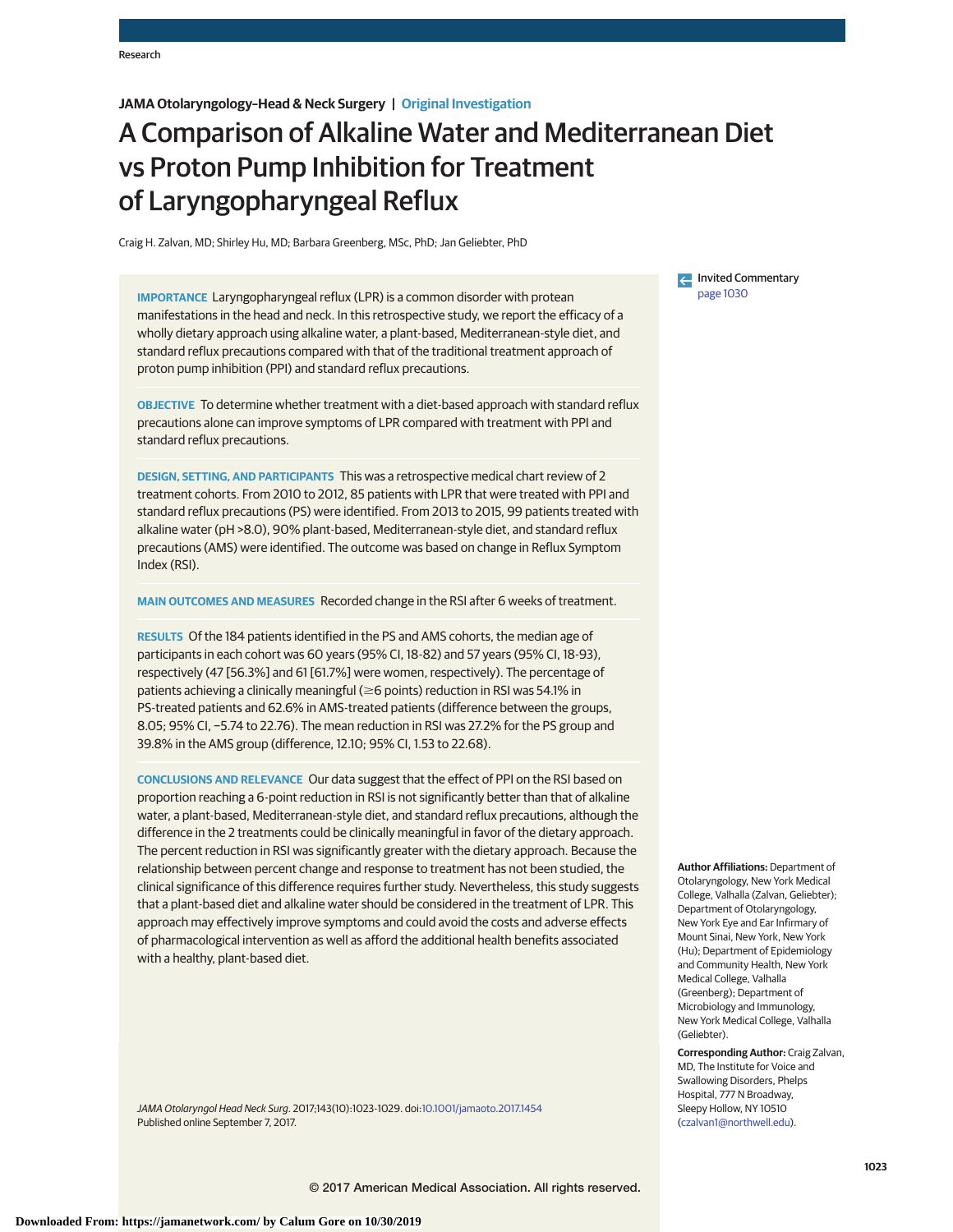aryngopharyngeal reflux (LPR) has been implicated as<br>a cause of multiple symptoms and diseases of the head<br>and neck. Chronic dysphonia, excessive throat clear-<br>ing persistent cough globus pharyngous dysphonia, as well a cause of multiple symptoms and diseases of the head ing, persistent cough, globus pharyngeus, dysphagia, as well as chronic sinusitis, subglottic stenosis, laryngospasm, and even carcinoma have been linked to LPR. Treatment of this disease, however, has remained controversial, with few studies demonstrating that the current predominant regimen of proton pump inhibition (PPI) has a statistical advantage over other therapeutic modalities.<sup>1</sup> Moreover, the diagnosis and treatment of LPR using this approach has significant economic ramifications on society, $2$  with PPI therapy alone costing more than 13 billion dollars in the United States in 2009.<sup>3</sup>

Laryngopharyngeal reflux is thought to be primarily mediated through a process of exposure of the laryngopharynx to an acidic environment in the presence of pepsin. Pepsin, which can be active and reactivated up to a pH of 8.0, is presumed to play a key role in causing ongoing damage to the macroenvironment and microenvironment of the cellular structure of the laryngopharynx.<sup>4</sup> Exposure of pepsin to alkaline water with a pH level greater than 8 has been shown to inactivate pepsin, suggesting that alkaline water might be useful as an adjunct treatment for patients with LPR.<sup>5</sup> A pilot study using a low-acid diet demonstrated a possible improvement in symptoms and findings.<sup>6</sup> Pepsin, which is secreted as the zymogen pepsinogen from the chief cells in the stomach, is thus a potential target for LPR treatment.

Pepsinogen secretion is regulated by the concentration of amino acids in the stomach, gastrin secretion, and vagal stimulation.<sup>7</sup> The typical American diet is high in animal protein content with up to 35% of calories from animal-based protein.<sup>8</sup> A primarily plant-based diet low in animal protein lowers the gastric load of amino acids, which may indirectly lead to decreased activity of pepsin by decreasing gastrin secretion.<sup>9,10</sup> Previous treatment strategies have aimed at counteracting acid, either through diet or pharmacological inhibition. To our knowledge, no study to date has suggested a dietary approach aimed at decreasing pepsin secretion to potentially control the symptoms of laryngopharynx acid reflux disease (LPRD). Given the current gold standard of PPI use, we hypothesized that the treatment of LPR with PPI would be significantly better than treatment with the plant-based diet. In this preliminary study, we describe and compare the effects of alkaline water, a Mediterranean-style diet, and standard reflux precautions with those of PPI therapy and standard reflux precautions.

## **Methods**

### Study Design and Participants

The New York Medical College institutional review board reviewed and approved the study prior to its initiation. A waiver of informed consent of study participants was also granted because participant data were protected and deidentified. A retrospective medical chart review of all patients from the senior author (C.H.Z.) who were diagnosed with LPR from 2010 to 2015 was performed. Patients who had a single diagnosis

#### **Key Points**

**Question** Can the symptoms of laryngopharyngeal reflux (LPR) improve without the use of medication?

**Findings** In this cohort study that included 184 patients, there was no significant difference in reflux symptom index reduction between patients treated with alkaline water, a plant-based, Mediterranean-style diet, and standard reflux precautions vs those treated with proton pump inhibitors (PPI) and standard reflux precautions.

**Meaning** The symptoms of LPR can improve with alkaline water and a plant-based diet with results not significantly different from the use of a standard PPI regimen.

of LPR or a dual diagnosis of LPR with dysphagia, dysphonia, or cough were first identified from the electronic medical record system using the *International Classification of Diseases, Ninth Revision (ICD-9)* codes 530.11 and 478.79 for LPR, 787.2 for dysphagia, 748.42 for dysphonia, and 786.2 for cough. A total of 822 consecutive patients were extracted from 2010 to 2012 and 848 patients from 2013 to 2015. The patient cohort from 2010 to 2012 was treated with either esomeprazole twice daily or dexlansoprazole daily and standard reflux diet and precautions (PS), which prohibited coffee, tea, chocolate, soda, greasy, fried, fatty and spicy foods, and alcohol. The second cohort from 2013 to 2015 was treated with alkaline water (pH >8.0), a plant-based, Mediterranean-style diet, and standard reflux precautions. Patients were given both verbal and written instructions to replace all beverages with alkaline water and to eat a 90% to 95% plant-based diet consisting of vegetables, fruits, whole grains, and nuts with less than 5% to 10% from animal-based products until the follow-up at 6 weeks. Typically, this entailed 2 to 3 meals per week containing 3 to 4 ounces of meat and minimal intake of dairy.

Of the 1670 patients identified, 698 patients were included in the study. Primary inclusion criteria were as follows: (1) presented to the practice with LPR symptoms and had not begun treatment and a pretreatment Reflux Symptom Index (RSI) of 10 or greater; (2) treatment with 1 of the 2 aforementioned regimens; (3) documentation showing compliance with either dietary or pharmacological treatment; and (4) posttreatment follow-up RSI at 6 weeks. Patients were asked to pay specific attention to the meals containing animalbased products and were considered compliant only if they were limiting such products to 2 to 3 times per week. Compliance was documented through a questionnaire and verbal history taking by the senior author.

Rigorous exclusion criteria were subsequently used to select well-matched samples and to minimize bias and eliminate confounding factors. Of the patients identified, 193 were excluded owing to a concomitant diagnosis of a benign disorder causing dysphonia, which included muscle tension dysphonia, unilateral vocal fold paralysis or paresis, vocal fold scar, subglottic stenosis, Reinke edema, anterior web, nodules, cyst, polyp, granuloma, and ectasia. One hundred sixty seven patients were excluded for concurrent presumed neuropathic cough or prior treatment with a neuropathic pain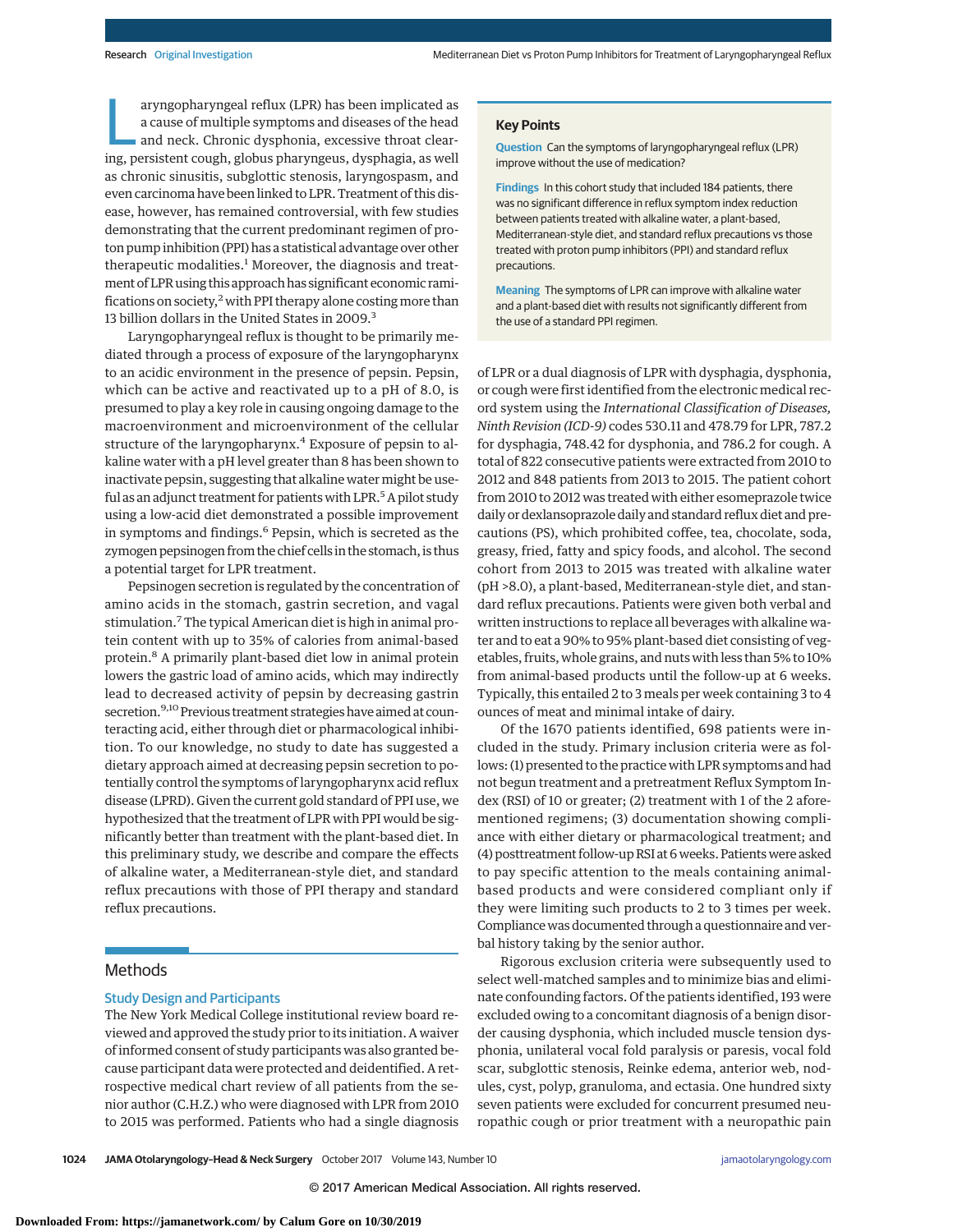medication (amitriptyline, gabapentin, and/or tramadol). Forty patients were excluded for a history of laryngeal malignant abnormality and/or radiation therapy; 38 patients for a concurrent diagnosis of allergic rhinitis, sinusitis, or recent upper respiratory illness; 35 patients for current smoking; 33 patients owing to an unrelated diagnosis causing dysphagia, such as cricopharyngeal dysfunction or cervical osteophytes; and 8 patients owing to a nasopharyngeal or oropharyngeal mass.

#### Data Collection and Assessment of LPR

The tool used to assess the presence of LPR was the RSI. The severity of LPR and any change in symptoms following treatment were determined by the RSI. To confirm adherence to diet and medication, historical data was reviewed from outpatient follow-up visits. The mean pretreatment RSI and mean posttreatment RSI for each group was calculated.

## Patient Cohorts and Statistical and Power Analyses

Patients were placed in 1 of 2 primary treatment cohorts based on when they presented to the practice: (1) a PPI inhibitor and standard reflux precautions (PS) and (2) alkaline water, a plantbased, Mediterranean-style diet, and standard reflux precautions (AMS). Patient responses were measured at baseline and at 6 weeks after initiation of treatment. The objective was to determine if there was a significant difference between the standard treatment and the new dietary approach.

Statistical analysis was performed using SAS (version 9.4, SAS institute), NCSS (version 10, SAS institute), and GraphPad Prism (version 6.0, SAS institute). The baseline distribution of RSI category and symptom presentation was compared for the 2 groups using the Mantel-Haenszel test for RSI and the  $\chi^2$  test for symptom presentation, with a significance level set at 5%.

As suggested by Lien et al,<sup>11</sup> a patient with 6-point or greater reduction in the RSI score was considered a clinical responder. Using this criterion, patients in each cohort were grouped as responders or nonresponders and differences between the means of the 2 cohorts (PS and AMS) and 95% CIs were determined.

As an additional, relative quantification of the effect of the various treatments, patient responses at 6 weeks were also represented as "percent decrease" in RSI from initial scores. Using this definition, a patient whose RSI score decreased from 20 to 10 would have a 50% reduction. If the RSI decreased to 5, there would be a 75% reduction. Thus, a 100% reduction would reflect a complete relief of symptoms. If a patient's symptoms worsened, the change in RSI would be reflected as negative results. Thus, a doubling of RSI score would be a 100% decrease. Cohorts were analyzed in their entirety. The percent reduction for each group was determined and the percent difference between the groups and 95% CI were calculated (Figure).

Power analyses were performed for both the 6-point reduction in RSI scores and the percent reduction in RSI scores using the Decision Support Systems research tool. There was wide variability in patient response to LPR treatment measured by change in RSI score, both in the literature<sup>12-14</sup> and in our own clinical experience. Furthermore, there can be a sig-



PS Indicates proton pump inhibitor and standard reflux precautions; AMS, Mediterranean/plant-based diet, alkaline water, and standard reflux precautions. The box contains the twenty-fifth to the seventy-fifth percentile. The horizontal, bisecting line is the median, the open circles indicate the mean. The whiskers were calculated using the Tukey method and the solid circles and/or square indicate outliers.

nificant placebo effect in response to treatment.<sup>15</sup> The values that were used for the power analysis reflect this variability. For the 6-point reduction in RSI scores, a percentage, 2-sample power analysis was performed. Using a 50% response-totreatment rate in the PS cohort and a 25% placebo effect in the AMS cohort, it was calculated that 60 patients per cohort would have 81.6% power at an α of 5%. Increasing the cohort size to 75 participants would provide 89.3% power. Allowing for patient dropout and noncompliance, we sought to enroll approximately 75 patients.

For the percent decrease inRSI, an average, 2-sample power analysis was performed. Using a 30% decrease in RSI in the PS cohort (standard deviation [SD], 30%) and a 15% decrease in RSI (placebo effect) (SD, 30%) in the AMS cohort, it was calculated that 60 patients per cohort would have 78.2% power at an α of 5%. Increasing the cohort size to 75 participantswould provide 86.5% power. Allowing for patient dropout and noncompliance, we sought to enroll approximately 75 patients.

## **Results**

A total of 184 patients were identified who underwent 1 of the 2 previously delineated treatment regimens for LPR. There were 85 patients in the PS cohort and 99 patients in the AMS cohort. The characteristics of the PS and AMS cohorts were similar (Table 1). The median age of participants in each cohort was 60 years (95% CI, 18-82) and 57 years (95% CI, 18- 93), respectively. Follow-up time after initiation of treatment was approximately 6 weeks.

Using the 6-point reduction (improvement) in RSI score as a response to treatment, patients in the PS cohort did not experience a response that was statistically better or worse than those patients in the AMS cohort at 6 weeks (Table 2). Of 85 patients in the PS cohort, 46 (54%) achieved a 6-point reduction in RSI score, compared with 62 (62.6%) in the AMS cohort (differences in proportion achieving a 6-point reduction in RSI score, 8.51; 95% CI, −5.74 to 22.76). Using reduction in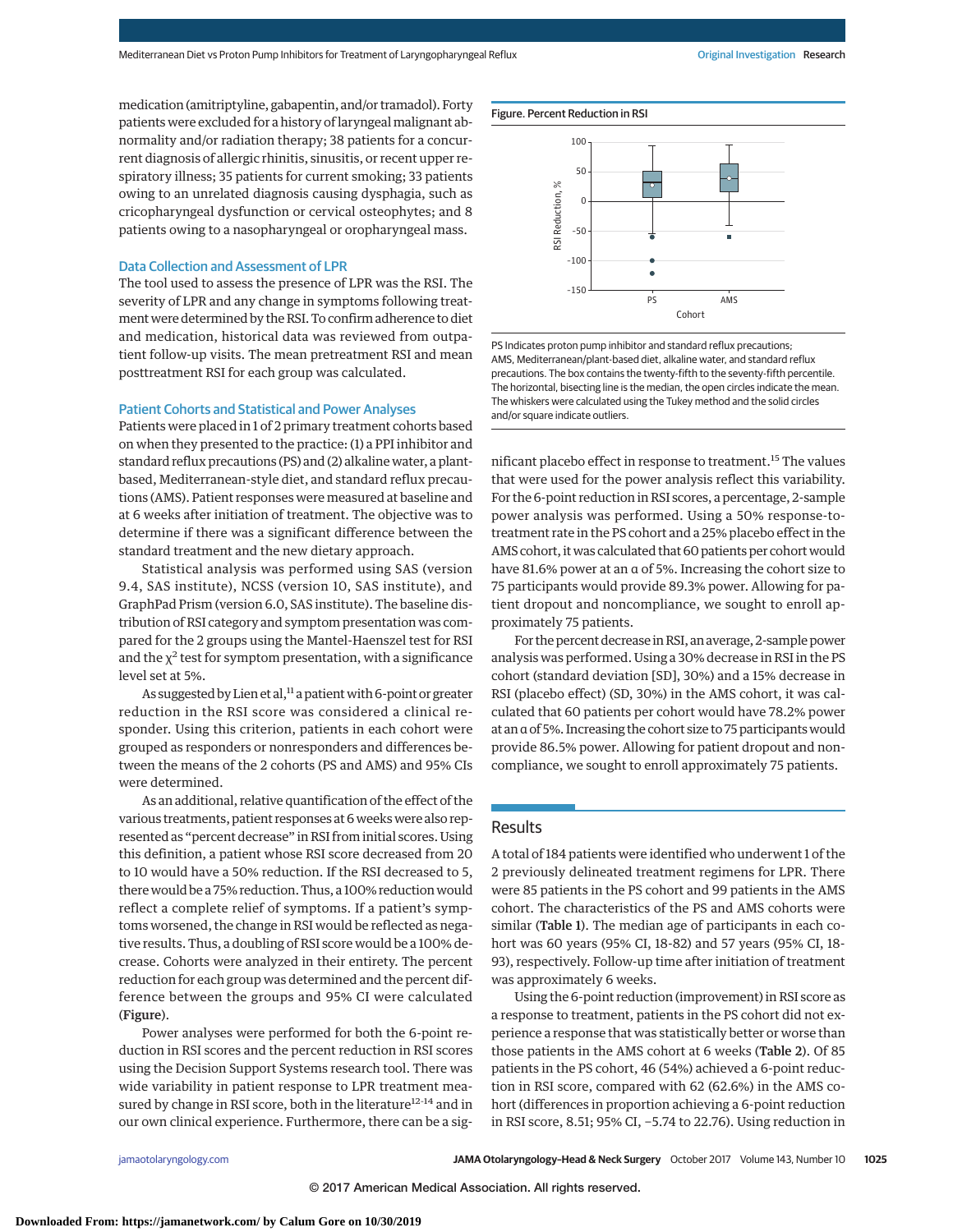Table 1. Characteristics of Patients in Each Cohort

| <b>Characteristic</b>                                | <b>PS Cohort</b><br>$(n = 85)$ | <b>AMS Cohort</b><br>$(n = 99)$ |
|------------------------------------------------------|--------------------------------|---------------------------------|
| Reason for exclusion, patients, No. (%)              |                                |                                 |
| Dysphonia caused by coexisting<br>diagnosis          | 93 (48.2)                      | 100(51.8)                       |
| NC or prior treatment with<br>neuropathic medication | 86 (51.5)                      | 81 (48.5)                       |
| Prior laryngeal malignant<br>abnormality or RT       | 22(55)                         | 18 (45)                         |
| Coexisting AR, sinusitis, or recent URI              | 18 (47.4)                      | 20(52.6)                        |
| Current smoker                                       | 16(45.7)                       | 19 (54.3)                       |
| Dysphagia caused by coexisting<br>diagnosis          | 17(51.5)                       | 16(48.5)                        |
| Nasopharyngeal or oropharyngeal<br>mass              | 5(62.5)                        | 3(37.5)                         |
| Sex, No. (%)                                         |                                |                                 |
| Male                                                 | 38 (44.7)                      | 38 (38.3)                       |
| Female                                               | 47 (56.3)                      | 61(61.7)                        |
| Age, median (range), y                               | $60(18-82)$                    | 57 (18-93)                      |
| Type of PPI, No. (%)                                 |                                |                                 |
| Esomeprazole                                         | 39 (45.9)                      |                                 |
| Dexlansoprazole                                      | 46(54.1)                       |                                 |
| PPI-naive, No. (%)                                   | 36(42.4)                       | 44 (44.4)                       |
| Baseline RSI, No. (%) <sup>a</sup>                   |                                |                                 |
| 11                                                   | 6(7.1)                         | 10(10.1)                        |
| $11 - 20$                                            | 44 (51.2)                      | 51(51.5)                        |
| $21 - 30$                                            | 23(27.1)                       | 28(28.3)                        |
| >30                                                  | 12(14.1)                       | 10(10.1)                        |
| Cohort, mean (SD)                                    | 20(8.2)                        | 19(7.4)                         |
| Primary symptom, No. (%) <sup>b</sup>                |                                |                                 |
| Cough                                                | 32 (37.6)                      | 27(27.3)                        |
| Dysphagia                                            | 24 (28.2)                      | 38 (38.4)                       |
| Dysphonia                                            | 29 (34.1)                      | 34 (34.3)                       |

Abbreviations: AMS, alkaline water, Mediterranean-style diet, standard reflux precautions; AR, allergic rhinitis; NC, neuropathic cough; PPI, proton pump inhibitor; PS, proton pump inhibitor and standard reflux precautions; RSI, reflux symptom index; RT, radiation therapy; URI, upper respiratory infection.

 $a P = .41$ , calculated using the Mantel-Haenszel method.

 $b P = .23$ , calculated using  $\chi^2$  test.

RSI score as a continuous variable to assess response, there was no statistical difference between the mean reductions in the PS cohort (mean, 5.92; 95% CI, 4.10 to 7.76) and the AMS cohort (mean, 7.05; 95% CI, 5.95 to 8.14) (difference in means, 1.12; 95% CI, −1.00 to 3.24).

As an additional measure of response to treatment, the percent reduction in RSI for the 2 cohortswas compared. Themean percent reduction in RSI score in the PS cohort was 27.2, compared with 39.8 in the AMS cohort. The difference in percent reduction between groups was statistically significant in favor of the AMS cohort (difference, 12.10; 95% CI, 1.53 to 22.68) (Table 3) (Figure).

### **Discussion**

Our data demonstrate that treatment with PPI therapy is not significantly more effective than a wholly dietary approach;

#### Table 2. Patient Responders Using a 6-Point Reduction in RSI After 6 Weeks of Treatment

|                                                                          | <b>Treatment Group</b> |                       |
|--------------------------------------------------------------------------|------------------------|-----------------------|
| Variable                                                                 | PS                     | <b>AMS</b>            |
| No. of patients                                                          | 85                     | 99                    |
| No. of responders                                                        | 46                     | 62                    |
| No. of nonresponders                                                     | 39                     | 37                    |
| Percentage of patients with decrease in RSI $\geq 6$                     | 54                     | 63                    |
| Difference in percentage of patients with<br>decrease in RSI ≥6 (95% CI) |                        | 8.51 (-5.74 to 22.76) |

Abbreviations: AMS, alkaline water, Mediterranean-style diet, standard reflux precautions; PS, proton pump inhibitor and standard reflux precautions; RSI, reflux symptom index.

however, the data do suggest that the change in RSI scores with the dietary approach could be of clinical importance. No difference was noted between the 2 cohorts in the proportion achieving a 6-point or greater reduction in RSI scores, a clinically meaningful change. However, the 95% CI suggests that the true difference between the treatment groups in the proportion reaching a 6-point reduction could be as high as 22.76, which would be a clinically significant difference.

When percent reduction in RSI was used to compare the 2 treatment groups, a statistically greater mean percent reduction was seen with AMS treatment. Since there is no standard to assess the clinical importance of a given percent reduction in RSI scores, the clinical meaning of this difference requires further study.

Using historical controls of standard reflux precautions for gastroesophageal reflux disease (GERD) symptoms alone, prior studies have demonstrated little clinical change in reflux incidence with these lifestyle approaches.<sup>16</sup> This study indicates that, by supplementing with alkaline water and a Mediterranean-style diet, effective control of symptoms as defined by the RSI may be obtained without PPI use. Other benefits of this diet-based approach include decreased risk for and improved control of cardiovascular disease, diabetes, stroke, and cancer,<sup>17,18</sup> and avoiding the risks of drug interaction or complication.

Our patient population included individuals with different presenting symptoms, including cough, dysphagia, and dysphonia. The current study was not powered to measure subgroup responses in a statistically significant manner. The response to different treatments (PS vs AMS) by subgroups of patients with particular presenting symptom may be clinically relevant, and will be the focus of subsequent studies.

In the past 3 decades, the pharmacological treatment of LPRD has focused on PPI, which is the most effective drug therapeutic approach to date. Use of PPI allows for the suppression of hydrogen ion secretion and thus elevation of gastric pH. While response rates to PPI are highly variable across patients, improvement and normalization of symptoms have been achieved in numerous studies.<sup>19-21</sup> Patients with GERD who are treated with PPIs have a high rate of erosive lesion healing,<sup>22</sup> and PPIs are much more effective than other medications in alleviating symptoms.<sup>23</sup> Proton pump inhibitors also play an important role in cases of refractory LPRD, complicated disease, and poor diet control.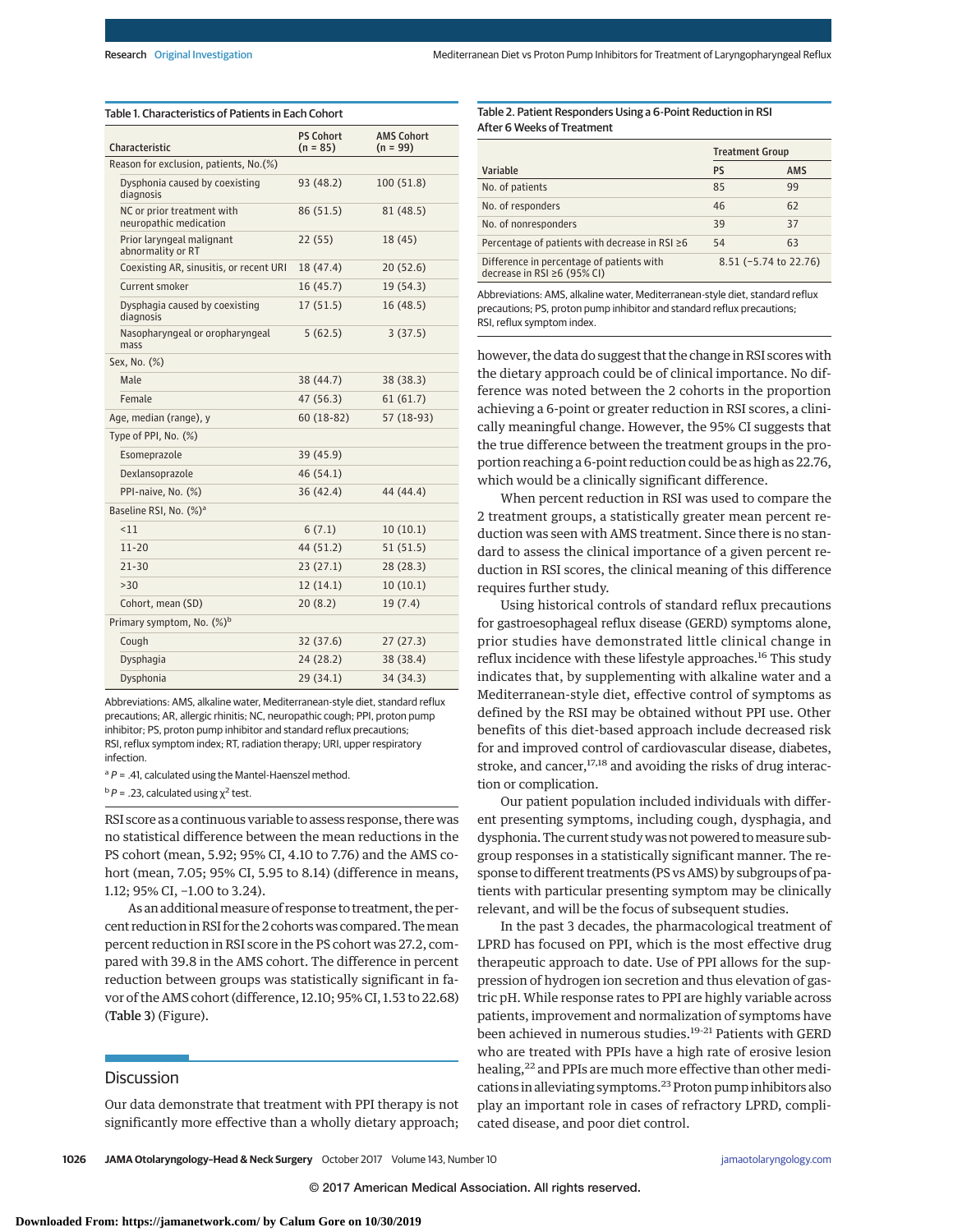Despite the pervasive use of PPI therapy and reflux precautions, the gold standard treatment for LPRD remains elusive. Many publications report a range of responses to PPI therapy and often use unvalidated or inconsistent outcome measures. Meta-analyses show very little difference in pretreatment and posttreatment symptoms compared with placebo, and standard practice shifts to twice daily, then 3 times daily, in cases of refractory LPRD.<sup>24-26</sup> A substantial number of patients demonstrate relative resistance to PPIs.<sup>27</sup> Studies on surgical treatment with fundoplication have also been inconclusive.28,29 Nonpharmacological approaches have been studied as well. Koufman<sup>5</sup> reported that a strict, lowacid diet may have benefits on the symptoms and findings of PPI-resistant LPRD. Alkaline water has been suggested as an effective adjunct, presumably by inactivating pepsin and neutralizing the acidic environment.<sup>5</sup>

A major shortcoming of LPRD studies is the lack of standardization. Specifically, there is no gold standard diagnostic test for LPRD, with many practitioners using a variety of diagnostic tools. Twenty-four-hour double-probe ambulatory pH monitoring has been suggested as a standard for diagnosis.<sup>30</sup> A newer oropharyngeal pH probe specifically designed tomeasure oropharyngeal pH variation has also been developed. Other modalities, such as the RSI, are based on subjective measures. The RSI, a self-administered survey that consists of scaling 9 items that represent various symptoms of LPRD, has been proposed as a reliable tool for the first-line assessment of suspected LPRD and for treatment guidance.<sup>13</sup> Proponents advocate that it is highly reproducible and exhibits both construct-based and criterion-based clinical validity.<sup>12</sup> However, the RSI is not without its limitations. Park et al<sup>31</sup> reported that the RSI had low specificity and there was no significant difference in the RSI between their test and control groups, while Friedman et al<sup>32</sup> showed that it was of poor diagnostic utility for prediction of RYAN score, a weighted measure of reflux parameters akin to the DeMeester score for GERD.

An important consideration prior to the start of PPI therapy in any patient is the potential of detrimental effects. According to several studies, prescription of PPIs is inappropriate in 40% to 80% of individuals.33Proton pump inhibitors can cause adverse drug effects, such as abdominal pain, nausea, diarrhea and constipation. In addition, they have been associated with a variety of other adverse events, including fundic gland polyps secondary to hypergastrinemia,<sup>34</sup> hypomagnesemia, hypocalcemia, bone fractures,<sup>35,36</sup> decreased absorption of vitamin B12,<sup>37</sup> diarrhea,<sup>38</sup> and pneumonia,<sup>39</sup> though evidence for the clinical significance of these relationships is limited. Importantly, a landmark data-mining study published in 2015 concluded that GERD patients treated with PPI have an increased association with myocardial infarction<sup>40</sup> and a 2-fold increase in association with cardiovascular mortality on survival analyses. Dementia<sup>41</sup> and stroke<sup>42</sup> have also been linked to PPI use.

A recent study suggested that medical error is currently the third leading cause of death in the United States.<sup>43</sup> Drug reactions and interactions account for a considerable percentage of these deaths. Proton pump inhibitors have several purported interactions with other medications, the most widely

#### Table 3. Mean Percent Reduction in RSI After 6 Weeks of Treatment

|                                                       | Treatment Group, Mean % (95% CI) |                   |  |
|-------------------------------------------------------|----------------------------------|-------------------|--|
| Variable                                              | $PS(n = 85)$                     | AMS $(n = 99)$    |  |
| <b>Pretreatment RSI</b>                               | 20.2 (18.4-22)                   | 19.1 (17.6-20.6)  |  |
| Posttreatment RSI                                     | $14.3(12.4-16.2)$                | $12.1(10.4-13.7)$ |  |
| RSI percent reduction                                 | 27.2 (18.5-35.9)                 | 39.3 (33.1-45.5)  |  |
| Difference in RSI percent<br>reduction between groups | $12.1(1.5-22.7)$                 | $12.1(1.5-22.7)$  |  |

Abbreviations: AMS, alkaline water, Mediterranean-style diet, standard reflux precautions; PS, proton pump inhibitor and standard reflux precautions; RSI, reflux symptom index.

studied of which are clopidogrel and methotrexate.<sup>44,45</sup>Thus, for an individual patient, it is pertinent to address the indication of use and balance the risks and benefits of therapy.

Over the past 30 years, LPRD has been implicated as a cause and cofactor in numerous head and neck conditions, such as chronic cough, asthma, and chronic sinusitis. In addition, LPRD has been shown to have an influence in respiratory disorders, such as subglottic stenosis, <sup>46</sup> laryngospasm, <sup>47</sup> vocal cord dysfunction, <sup>48</sup> asthma, <sup>49,50</sup> and upper aerodigestive tract malignant diseases. The prevalence of esophagitis and Barrett esophagus in patients with LPRD is 12% and 7%, respectively. Some experts believe that these numbers warrant esophagoscopy for all patients with LPRD,<sup>12</sup> especially in the setting of amore than 6-fold increase in esophageal adenocarcinoma over the past 3 decades.<sup>51</sup> Reavis et al<sup>52</sup> reported that symptoms of LPRD, specifically chronic cough, correlate better with the presence of esophageal adenocarcinoma than typical GERD symptoms. Laryngopharynx acid reflux disease may also be a potential cofactor in the development of laryngeal carcinoma, particularly in nonsmokers.<sup>30</sup>

The gravity of the potential sequelae of LPRD has led to considerable advances in the biological understanding of LPRD. Johnston and Koufman<sup>53,54</sup> implicated changes in Ecadherin, EGF, and carbonic anhydrase subtype ratios and the presence of pepsin in laryngeal epithelial cells in the pathogenesis of LPRD. There is a consensus that the disease process ismediated and propagated by pepsin, detection of which in throat sputum has been posited as a reliable biological marker of LPRD. Initially thought to be activated by acid, it is now known that pepsin can function up to a pH of 8.0. Uptake of pepsin by laryngeal epithelial cells results in a shift in the normal acid-mediated stress protein response.<sup>55</sup> In a nonacidic environment, exposure of hypopharyngeal cells to pepsin induces the expression of proinflammatory cytokines involved in the inflammation of the esophageal epithelium owing to reflux.<sup>56</sup> In rat models, amino acids, particularly alanine and glutamine, have been shown to aggravate esophagitis by shifting the intraluminal pH to the optimal pH for the proteolytic activity of pepsin.<sup>57,58</sup> Though discussed extensively as a possible candidate for antagonistic therapy, to date, no therapy has targeted pepsin in the treatment of LPRD or GERD.

#### Limitations

There are a number of limitations for this study, including the inherent biases of retrospective chart reviews, such as selection, information, and exclusion group biases. As rigorous as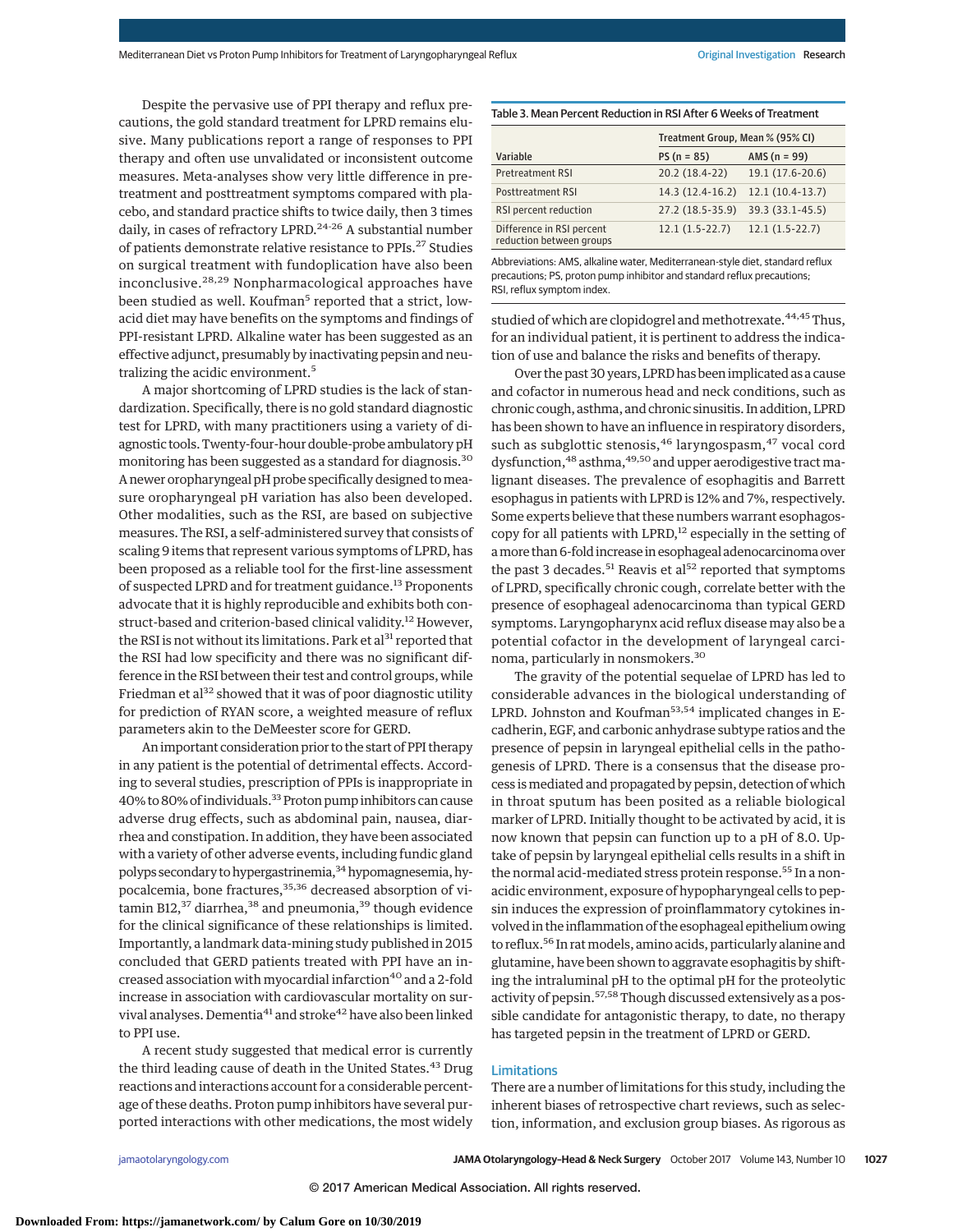exclusion criteria were, patients with dual diagnosesmay have been enrolled in the study, thus confounding results. Confirmation of the diagnosis of LPRD with objective measures, such as pH testing, was inconsistent among patients, and data on pH testing was insufficient to include in this pilot study. The placebo effect of both PPI and diet should also be recognized, although most patients were not naive to LPRD and had received prior treatment. In addition, the study design did not differentiate between the effects of alkaline water and diet. Determining adherence to dietary guidelines was not strictly standardized, with variations in the extent of adherence across patients, and potential recall biasmust also be considered. Another potential confounding factor is weight loss, which was a frequent finding not adequately controlled for. The validity of selfreported tools such as the RSI scores has also been questioned in the literature.<sup>31,32</sup>

Randomized clinical trials are necessary to corroborate the results of this study. Future prospective studies will focus on correlating subjective findings with objective measures, such as levels of pepsin in the oropharynx prior to and following treatment with either diet or PPI. Other objectives will include differentiating the effects of alkaline water from a low-animal protein diet and identifying certain subgroups of patients with reflux-associated laryngeal symptoms who are more likely to benefit from dietary vs PPI treatment. Clinicians should also be educated on the significance of the dietary modifications used in this study in the treatment of LPRD as well as the potential overall benefit to population health.

# **Conclusions**

Laryngopharyngeal reflux has become a common diagnosis in the otolaryngologist's office. Treatment frequently involves PPI therapy, which comes at a high price, both with cost and potential adverse effects. Our data suggest that the effect of PPI on RSI scores among patients with LPR is not significantly better than that of alkaline water and a plant-based, Mediterranean-style diet. In fact, our data suggest that the plant based approach is at least as good, if not better, than PPI therapy. Thus, we recommend that a patient with suspected LPR at least attempt a dietary approach prior to any pharmacological intervention.

#### **ARTICLE INFORMATION**

**Accepted for Publication:** June 16, 2017. **Published Online:** September 7, 2017.

# doi[:10.1001/jamaoto.2017.1454](http://jama.jamanetwork.com/article.aspx?doi=10.1001/jamaoto.2017.1454&utm_campaign=articlePDF%26utm_medium=articlePDFlink%26utm_source=articlePDF%26utm_content=jamaoto.2017.1454)

**Author Contributions:** Dr Zalvan had full access to all of the data in the study and takes responsibility for the integrity of the data and accuracy of the data analysis.

Concept and design: Zalvan.

Acquisition, analysis, or interpretation of data: All authors.

Drafting of the manuscript: Zalvan, Hu, Geliebter. Critical revision of the manuscript for important intellectual content: Zalvan, Hu, Greenberg. Statistical analysis: All authors.

Administrative, technical, or material support: Zalvan.

Study supervision: Zalvan.

**Conflict of Interest Disclosures:** All authors have completed and submitted the ICMJE Form for Disclosure of Potential Conflicts of Interest. Dr Zalvan serves on the scientific advisory board of Restech Corporation, for which he receives no financial compensation. No other disclosures are reported.

**Additional Contributions:** We thank HaeYoung Kim, PhD, New York Medical College, for assistance with statistical computations. He was not compensated.

#### **REFERENCES**

**1**. Karkos PD, Wilson JA. Empiric treatment of laryngopharyngeal reflux with proton pump inhibitors: a systematic review. [Laryngoscope](https://www.ncbi.nlm.nih.gov/pubmed/16481828). [2006;116\(1\):144-148.](https://www.ncbi.nlm.nih.gov/pubmed/16481828)

**2**. Francis DO, Rymer JA, Slaughter JC, et al. High economic burden of caring for patients with suspected extraesophageal reflux. [Am J](https://www.ncbi.nlm.nih.gov/pubmed/23545710) Gastroenterol[. 2013;108\(6\):905-911.](https://www.ncbi.nlm.nih.gov/pubmed/23545710)

**3**. Sheen E, Triadafilopoulos G. Adverse effects of long-term proton pump inhibitor therapy. [Dig Dis Sci](https://www.ncbi.nlm.nih.gov/pubmed/21365243). [2011;56\(4\):931-950.](https://www.ncbi.nlm.nih.gov/pubmed/21365243)

**4**. Johnston N, Dettmar PW, Bishwokarma B, Lively MO, Koufman JA. Activity/stability of human pepsin: implications for reflux attributed laryngeal disease. Laryngoscope[. 2007;117\(6\):1036-1039.](https://www.ncbi.nlm.nih.gov/pubmed/17417109)

**5**. Koufman JA, Johnston N. Potential benefits of pH 8.8 alkaline drinking water as an adjunct in the treatment of reflux disease. [Ann Otol Rhinol Laryngol](https://www.ncbi.nlm.nih.gov/pubmed/22844861). [2012;121\(7\):431-434.](https://www.ncbi.nlm.nih.gov/pubmed/22844861)

**6**. Koufman JA. Low-acid diet for recalcitrant laryngopharyngeal reflux: therapeutic benefits and their implications. [Ann Otol Rhinol Laryngol](https://www.ncbi.nlm.nih.gov/pubmed/21675582). 2011; [120\(5\):281-287.](https://www.ncbi.nlm.nih.gov/pubmed/21675582)

**7**. Hirschowitz BI. The control of pepsinogen secretion. Ann N Y Acad Sci[. 1967;140\(2\):709-723.](https://www.ncbi.nlm.nih.gov/pubmed/4961720)

**8**. Campbell TC. Dietary protein, growth factors, and cancer. Am J Clin Nutr[. 2007;85\(6\):1667.](https://www.ncbi.nlm.nih.gov/pubmed/17556709)

**9**. Guilloteau P, Le Meuth-Metzinger V, Morisset J, Zabielski R. Gastrin, cholecystokinin and gastrointestinal tract functions in mammals. [Nutr](https://www.ncbi.nlm.nih.gov/pubmed/19079889) Res Rev[. 2006;19\(2\):254-283.](https://www.ncbi.nlm.nih.gov/pubmed/19079889)

**10**. Qian JM, Rowley WH, Jensen RT. Gastrin and CCK activate phospholipase C and stimulate pepsinogen release by interacting with two distinct receptors. Am J Physiol[. 1993;264\(4 Pt 1\):G718-G727.](https://www.ncbi.nlm.nih.gov/pubmed/8476056)

**11**. Lien HC, Wang CC, Lee SW, et al. Responder definition of a patient-reported outcome instrument for laryngopharyngeal reflux based on the US FDA guidance. [Value Health](https://www.ncbi.nlm.nih.gov/pubmed/26091593). 2015;18(4): [396-403.](https://www.ncbi.nlm.nih.gov/pubmed/26091593)

**12**. Belafsky PC, Postma GN, Koufman JA. Validity and reliability of the reflux symptom index (RSI). J Voice[. 2002;16\(2\):274-277.](https://www.ncbi.nlm.nih.gov/pubmed/12150380)

**13**. Habermann W, Schmid C, Neumann K, Devaney T, Hammer HF. Reflux symptom index and reflux finding score in otolaryngologic practice. [J Voice](https://www.ncbi.nlm.nih.gov/pubmed/21477986). [2012;26\(3\):e123-e127.](https://www.ncbi.nlm.nih.gov/pubmed/21477986)

**14**. Reichel O, Dressel H, Wiederänders K, Issing WJ. Double-blind, placebo-controlled trial with esomeprazole for symptoms and signs associated with laryngopharyngeal reflux. [Otolaryngol Head](https://www.ncbi.nlm.nih.gov/pubmed/18722223) Neck Surg[. 2008;139\(3\):414-420.](https://www.ncbi.nlm.nih.gov/pubmed/18722223)

**15**. Steward DL, Wilson KM, Kelly DH, et al. Proton pump inhibitor therapy for chronic laryngo-pharyngitis: a randomized placebo-control trial. [Otolaryngol Head Neck Surg](https://www.ncbi.nlm.nih.gov/pubmed/15467597). 2004;131(4):342- [350.](https://www.ncbi.nlm.nih.gov/pubmed/15467597)

**16**. Festi D, Scaioli E, Baldi F, et al. Body weight, lifestyle, dietary habits and gastroesophageal reflux disease. [World J Gastroenterol](https://www.ncbi.nlm.nih.gov/pubmed/19360912). 2009;15(14):1690- [1701.](https://www.ncbi.nlm.nih.gov/pubmed/19360912)

**17**. Estruch R, Ros E, Martínez-González MA. Mediterranean diet for primary prevention of cardiovascular disease. N Engl J Med[. 2013;369\(7\):](https://www.ncbi.nlm.nih.gov/pubmed/23944307) [676-677.](https://www.ncbi.nlm.nih.gov/pubmed/23944307)

**18**. Orlich MJ, Singh PN, Sabaté J, et al. Vegetarian dietary patterns and mortality in Adventist Health Study 2.JAMA Intern Med[. 2013;173\(13\):1230-1238.](https://www.ncbi.nlm.nih.gov/pubmed/23836264)

**19**. Chiba T, Kudara N, Abiko Y, et al. Effects of proton pump inhibitors in patients with laryngopharyngeal reflux disease. Hepatogastroenterology[. 2011;58\(110-111\):1580-1582.](https://www.ncbi.nlm.nih.gov/pubmed/21940324)

**20**. Guo H, Ma H, Wang J. Proton pump inhibitor therapy for the treatment of laryngopharyngeal reflux: a meta-analysis of randomized controlled trials.J Clin Gastroenterol[. 2016;50\(4\):295-300.](https://www.ncbi.nlm.nih.gov/pubmed/25906028)

**21**. Semmanaselvan K, Mukaddam QI, Naik M. An open label, prospective, single centre study to evaluate the efficacy and safety of fixed dose combination of rabeprazole (enteric-coated, EC) 20 mg + domperidone (sustained release, SR) 30 mg capsule in treatment of patients with laryngopharyngeal reflux disease. [J Assoc](https://www.ncbi.nlm.nih.gov/pubmed/26731824) Physicians India[. 2015;63\(7\):27-32.](https://www.ncbi.nlm.nih.gov/pubmed/26731824)

**22**. Khan M, Santana J, Donnellan C, Preston C, Moayyedi P. Medical treatments in the short term management of reflux oesophagitis. Cochrane Database Sys Rev. 2007;18(2):Cd003244.

© 2017 American Medical Association. All rights reserved.